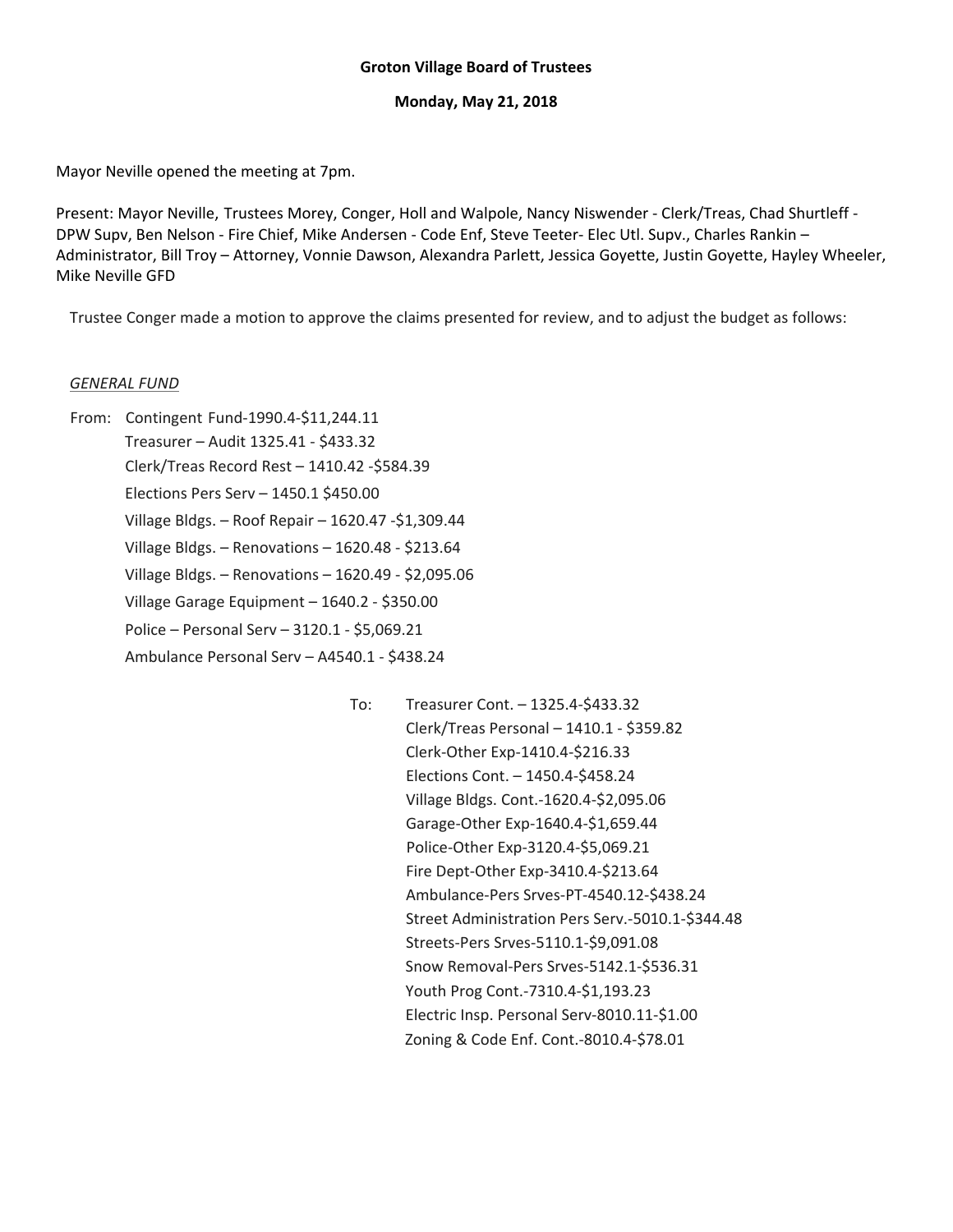#### *WATER FUND*

From: Source Supply‐ Personal Serv. 8320.1 ‐\$431.06 Treatment Plant Cont. 8330.4‐\$137.60 Appropriated Reserves – 511‐\$75,000.00 To: Water Admin. Personal Serv. 8310.1 ‐\$431.06 Admin‐Other Exp‐8310.4‐\$137.60 Transf. to Capital Project‐9950.9‐\$75,000.00

#### *SEWER FUND*

From: Contingent Fund‐1990.4‐\$10,212.00 Sewer Admin.‐ Equipment‐8110.2‐\$2,594.80 Sewer Lines‐Personal Services – 8120.1‐\$2,099.10 Sewer Lines‐Cont.‐8120.4‐\$2,491.98

> To: Sewer Admin.‐ Pers Serv. 8110.1‐\$234.81 Sewer Admin. – Cont. 8110.4‐\$1,498.90 Sewer Lines – Cont. 8120.4‐\$19.20 Treatment Plant – Pers. Serv.‐8130.1‐\$1,864.29 Treatment Plant – Cont.8130.4‐\$13,780.68

Seconded by Trustee Holl, carried. The above adjustments and claims paid are covered by the following lists of abstracts of audited vouchers:

| GENERAL (A9) | \$139,142.64 | ELECTRIC (E9)       | \$147,801.63 |
|--------------|--------------|---------------------|--------------|
| WATER (F9)   | \$35,626.50  | JOINT REC (J9)      | -334.24      |
| SEWER (G9)   | \$12,937.98  | <b>PARK PROJECT</b> | 169.63       |

Trustee Conger made a motion for a resolution authorizing the Mayor to sign the 2018 Tax Warrant for \$755,964 with water relevies of \$16,745.22, sewer relevies of \$22,107.62 and unpaid charges of \$1,074.64. Seconded by Trustee Holl, carried.

Trustee Morey made a motion for approval of Groton Fire (\$119,500) and Ambulance (\$117,500) Service Contracts. Seconded by Trustee Holl, carried.<br>Trustee Holl made a motion to approve Groton Fire Department Fireworks Permit.

Seconded by Trustee Walpole, carried.<br> Trustee Conger made a motion for approval of report from Insero & Co., CPA's for fiscal year ending May 31, 2017. Seconded by Trustee Holl, carried.

Discussion followed on the OCR funds. Administrator Rankin explained: A grant was received to help Finger Lakes Agriculture, the money associated with this is co-mingled in our account, and these funds have to be separated out as some funds are from HUD and some from NYS. The HUD money we are able to use as we wish, and the rest of the money will need to be used as intended or we will need to request permission from OCR. We either need to set up a separate account or put in our General account and use it for another purpose. The consensus is to put it in the building fund account.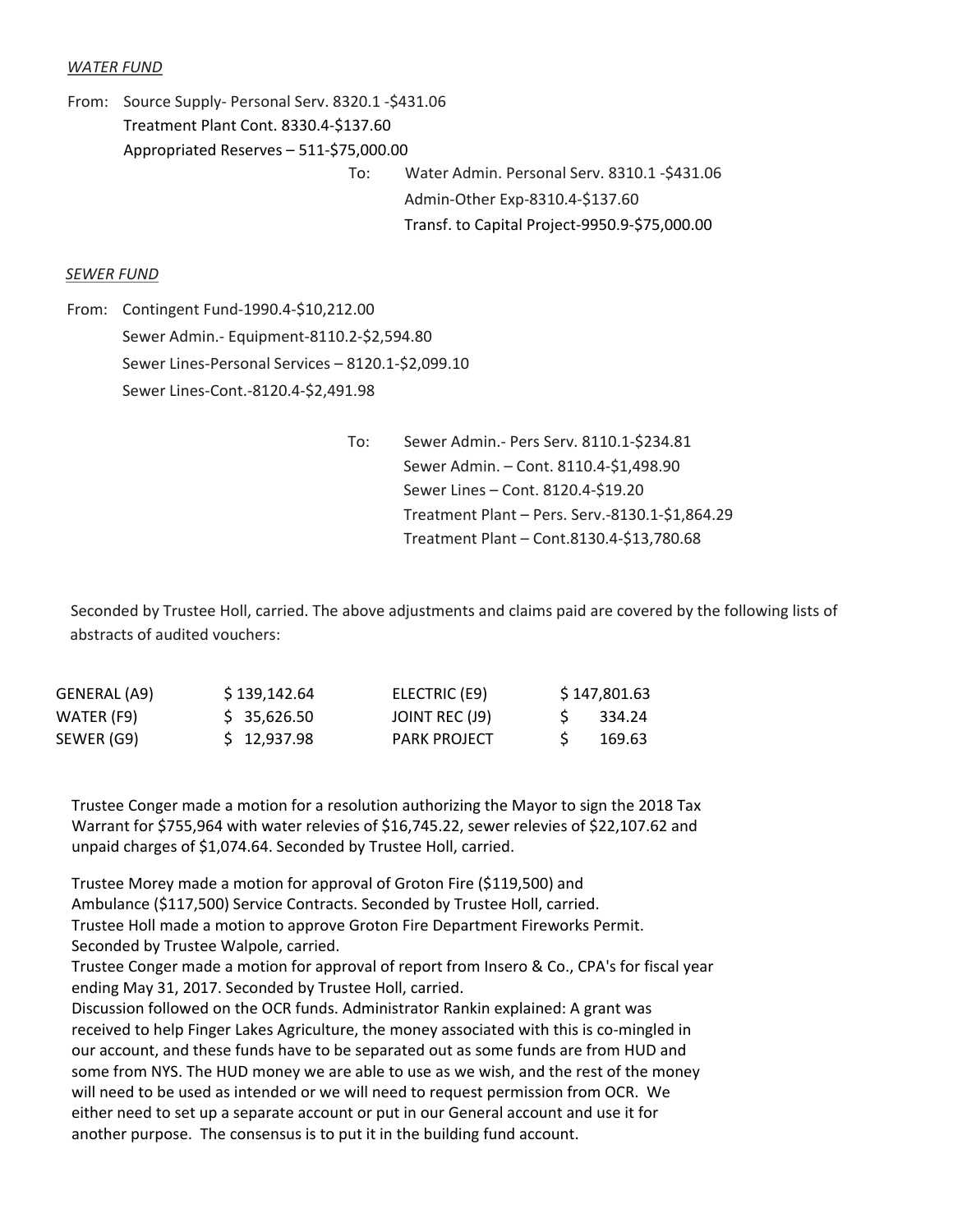Trustee Conger made a motion to approve transfer of OCR funds \$15,719.41 from Aquaculture and approve Mayor to sign CDBG Certification. Seconded by Trustee Morey, carried.

Trustee Holl made a motion to approve the CT Male Grant proposal for the Engineering Planning Grant. Seconded by Trustee Walpole, carried

Trustee Conger made a motion to have the Mayor sign the change order No. 1 for the Storm Water Improvement Project. Seconded by Trustee Morey.

Trustee Conger made a motion to withdraw \$30,000 from the Capital Water account to pay for the water additions included in the Storm Water Improvement Project. Seconded by Trustee Morey.

Trustee Morey made a motion to approve Travel to Basic Accounting School ‐ October 23‐25 SUNY Oneonta for Olivia Howarth. Seconded by Trustee Holl, carried.

Trustee Conger made a motion to adopt a resolution to remove Deborah Barron as signer on Accounts at First National Bank of Groton and to have Christopher Neville, Charles Rankin and Nancy Niswender as current signers. Seconded by Trustee Morey, carried. Discussion followed concerning letter from Airosmith Development – Lease request for AT&T Mobility on Sovocool Hill. As this is in the within the town limits they will need to conform to the Town of Groton Cell Tower regulations. Trustee Walpole made a motion to have Clerk Niswender contact Airosmith Development and notify them that we would be willing to discuss the possibility. Seconded by Trustee Holl, carried.

Discussion on request from Groton PTO to block off Carpenter Ave to through traffic on June 16th for a fun color run. Sign in is at 9am and the race from 9:30‐11:30. New event as a fundraiser for the High School. Officer Williams agreed to help with an additional officer. Trustee Walpole made a motion to allow for Carpenter Ave to be blocked off to through traffic for two hours on June 16<sup>th</sup>. Seconded by Trustee Holl, carried.

Mayor Neville appointed the following summer staff positions:

Morgan Dittman- Fridays only

| Pool Director:                      | Lifeguards:          |
|-------------------------------------|----------------------|
| <b>Ben Rourke</b>                   | Adam Cronk           |
|                                     | <b>Justin Searls</b> |
| Head Guards:                        | Cara Carmichael      |
| <b>Thomas Towner</b>                | Alexis Hatfield      |
| Matt Krebs                          | Jaden Howell         |
| John Pelletier                      | Mark Dodici          |
|                                     | Greg Pinkowski       |
| <b>Recreation Assistants:</b>       | Lane Ostrander       |
| Danielle Heavens-Soda Craft Shack & | Griffin Scarlatta    |
| Fridays                             |                      |
| Brooke Twitchell- Craft Shack only  |                      |

Mayor Neville appointed the following positions (to begin after phase two training): Kyle Gunn – PT Police Officer, at a rate of \$20 per hour. Kevin Forney – PT Police Officer, at a rate of \$20 per hour

Kelly J Bishop – Full Time – Information Aide at a rate of 13.15 per hour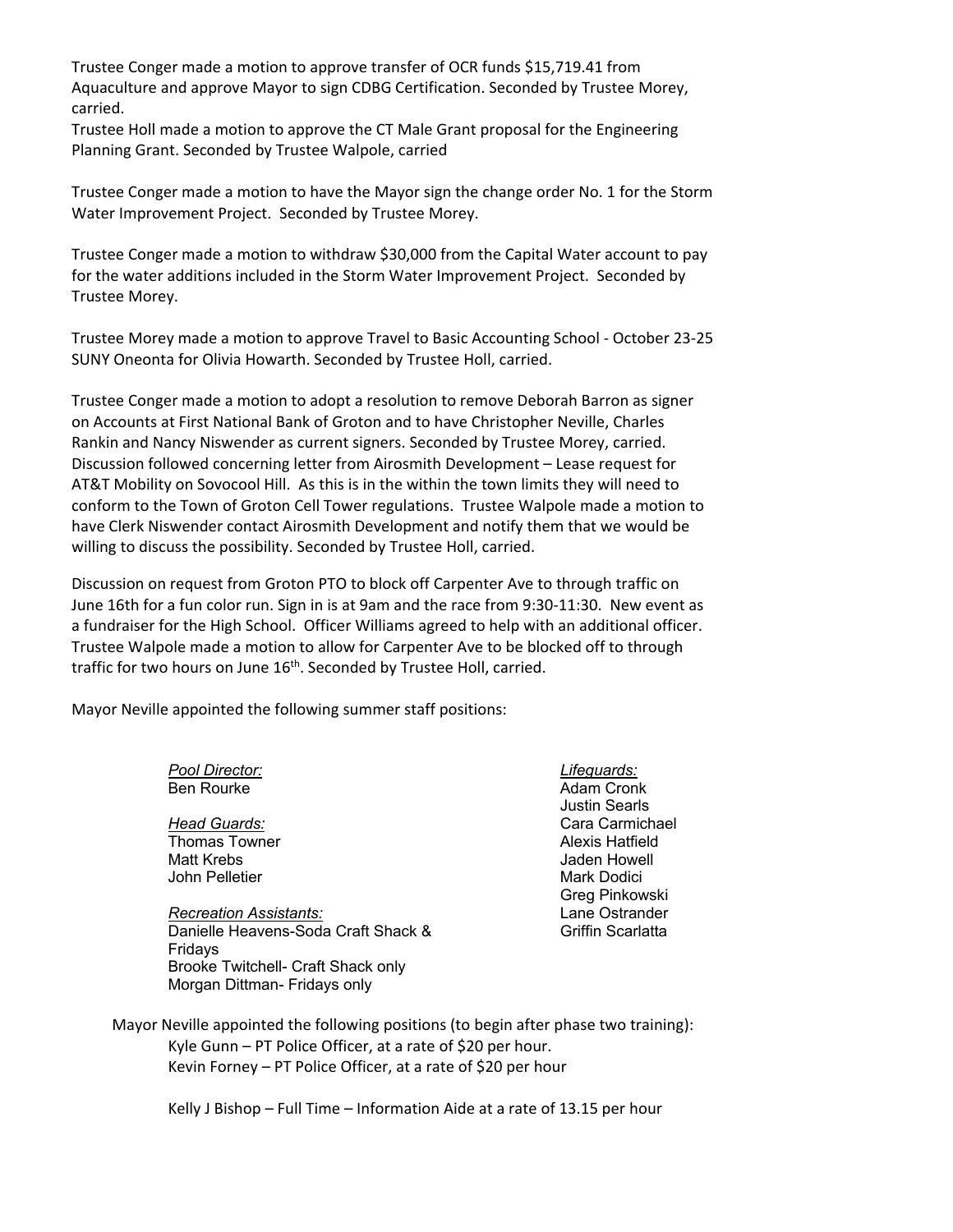#### *Department Reports:*

## *Electric:*

Supv Teeter reported: Mike Perkins has started and has had quite a few different experiences already: a tree down, pole replaced and brush pick-up. Tom and Steve attended safety training – it has begun again in Endicott. Yearly stray voltage and pole inspections – we have replaced a bad pole on Williams St and on Hillcrest replaced some fittings on a transformer. We helped set a new pole and wires in Skaneateles. Steve helped with mutual support to the Central Hudson/Brewster area due to storm damage from May 16‐20.

Charles Rankin reported his current position as president for NYMPA will be ending May 31st.

## *DPW:*

Supv. Shurtleff reported: They have finished their springtime clean‐up of sweeping and replacing a lot of topsoil to areas that needed it from plowing. Currently they are working at the park and pool including an addition on the concrete deck at the pool with 4 tables, chairs and umbrellas for parents and grandparents to use while watching the children. The funds for this project will come out of the park grant fund. They are having the wading pool repaired by Al & Joe Hayes in hopes of repairing the leak. We are also working on the bathrooms and guard houses and getting ready for opening day on June  $22^{\text{nd}}$ . We are waiting on paint to finish up the pool. Two of the DPW workers are helping the Town of Groton with paving projects. The annual water quality report is done and will be mailed in the next few days. He will be willing to sit down and answer any questions that anyone has concerning the report. The next projects will be getting ready for Memorial Weekend and summer.

## *Code Enforcer:*

Code Enf. Officer Andersen reported: The Chatham Sheepherders Creamery is adding on a 1,200 ft. addition. 105 Peru Rd is doing a sun room addition. On the zoning side – People have not been mowing. For one property he has sent out 18 letters since he has been here. Many of these are repeats. Do we just send someone in to mow? Village law states max 8 inch height (The State Law is 10 inches). The Village charges \$150 to mow a large lawn. Chad stated he normally has someone hired on at this time to help mow, but does not at this time. Sam Sweeny was hired to mow the Plastisol property. This cost \$300 – we will pay and send bill to owner of property.

Vonnie Dawson offered to volunteer to help mow lawns; she is currently working on Dick Bakers property. She noted letters being mailed out should contain a list of people that can mow.

Mayor Neville commented, if we had a list of local people that could mow, we could include that with the letter, but it would be up to the owner to hire.

Trustee Morey inquired about the camper at 700 S. Main Street. Code Enf. Officer Andersen responded that the camper would need to be moved to the back yard or driveway. He mailed a letter out giving them 30 days. They said the camper will be moved as soon as school is out.

There were also questions about the Expressmart name change to Speedway and when this might be taking place. Code Enf. Officer Andersen reported that there should be no hold up with Dunkin Donuts. He did an inspection last week and they are complete. Also questions were raised about tractor trailer trucks on Elm St. This was noted that the property in question was outside the village limits.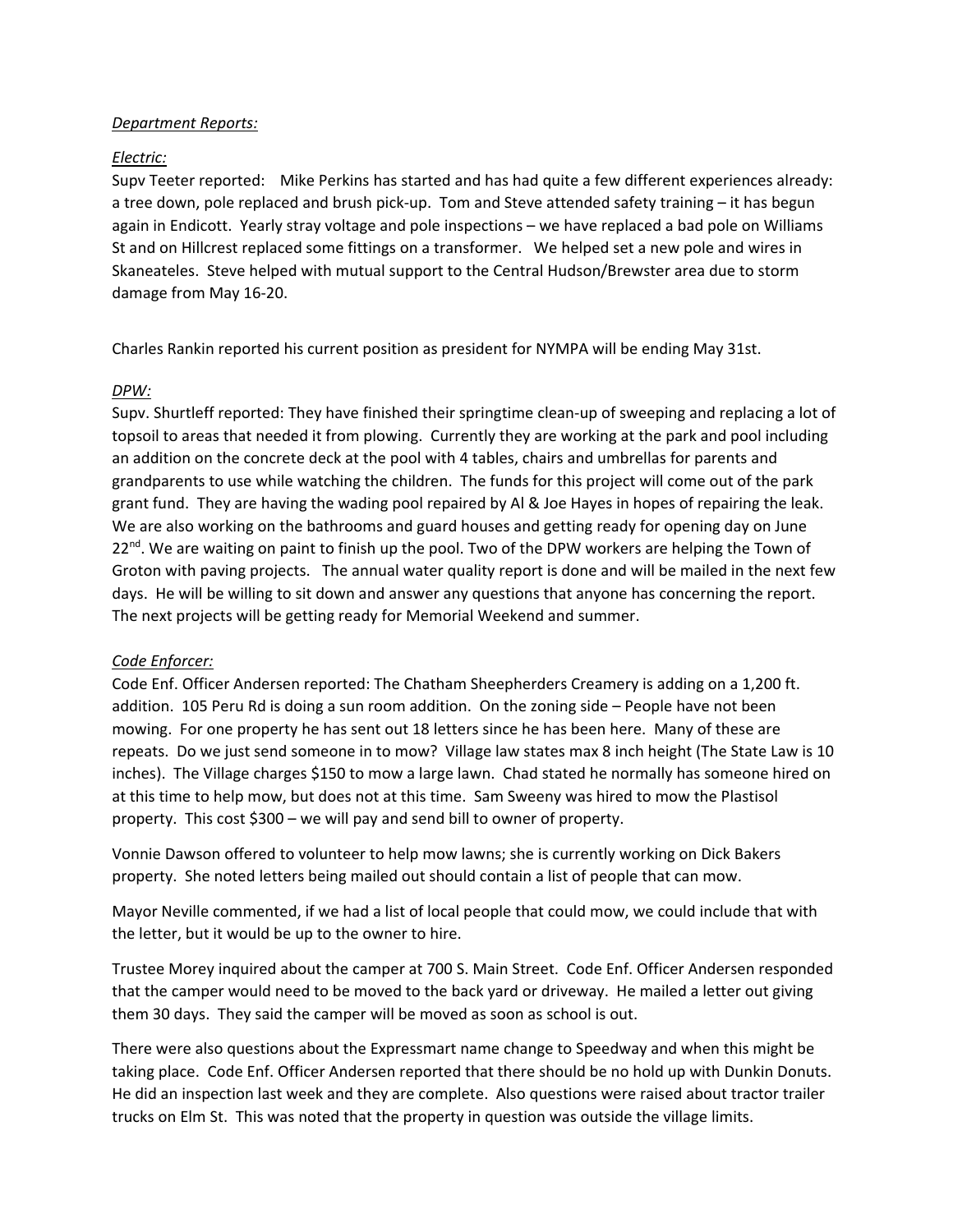# *Fire/Ambulance:*

Fire Chief Ben Nelson reported: The kick‐off event went well; we received seven applications for volunteers. Training is current happening. We have a lot of upcoming events from Jr. Fire Fighter Camp July 9‐13, assisting with the color run and through Groton Olde Home Days in August. We have been involved in several mutual aid fires, 336 Ambulance calls and 59 fire calls as of today. July 6<sup>th</sup> will be the fireworks with a rain date of July  $8<sup>th</sup>$ . Raffle ticket sales are going well. We are currently working on a donation program for the Jr. Fire Fighter camp. Raffle ticket sales for the building fund are going well.

## *Police Report*

Lt. Williams reported: 705 calls for the year. We are behind last year's amount of calls. We have two more part time officers ready to be brought on. The replacement vehicle for the Tahoe is being researched. We were unable to locate any 2018 models and are looking to order a 2019. To hopefully be in service by Fall. We are participating in a shared service fire arms training with Dryden Police Department. Dryden received a \$4,800 donation and purchased a shed for our range. Our electric crew and DPW crew built a pad and wired the shed.

# *Joint Recreation and Youth Commission:*

Trustee Conger did not meet but reported from the Joint Recreation report – Youth Baseball had a hard start due to the weather. Youth Track and Field have had over 40 children register from  $3^{rd} - 6^{th}$  grade. The summer program books are out with several programs available. Trustee Morey reported on Youth Commission – A lot is going on, new information will be coming out June 1st that will help support the summer program. They have been doing a lot of training.

# *Wastewater Treatment Plant:*

Trustee Walpole reported all is going good. Alvin Howell is dealing with the Duckweed – which is a green covering that adds to the level of phosphorus. Administrator Rankin mentioned this is part of the Engineering Planning Grant (which is an 80/20 match) to replace the headworks that will be requested and believes that we can attach the Trunkline study to be included.

## *Public Comments:*

Vonnie Dawson relayed questions from other residents in attendance: When will the Police/Fire building be done or started? Administrator Rankin responded that it should be going by 2020.

Vonnie Dawson stated she has a lot of free time and offered to volunteer if anyone needed help.

Mayor Neville ‐ Building Committee Meeting was held and we reviewed the RFP for architects. If anyone on the Board that know anyone that would like to know more, please let Clerk Niswender know so she can send them a packet. We will be having an informational meeting tentatively June 25<sup>th</sup>. Our target date is to have about 30 days to get the bid packet in after the informational meeting.

Administrator thanked all for the participation in his retirement party. He and all the out of town attendees were impressed to see how great the event was.

8:25 – Adjourn to executive session

9:00 –Trustee Walpole made a motion to return from executive session, seconded by Trustee Conger, carried.